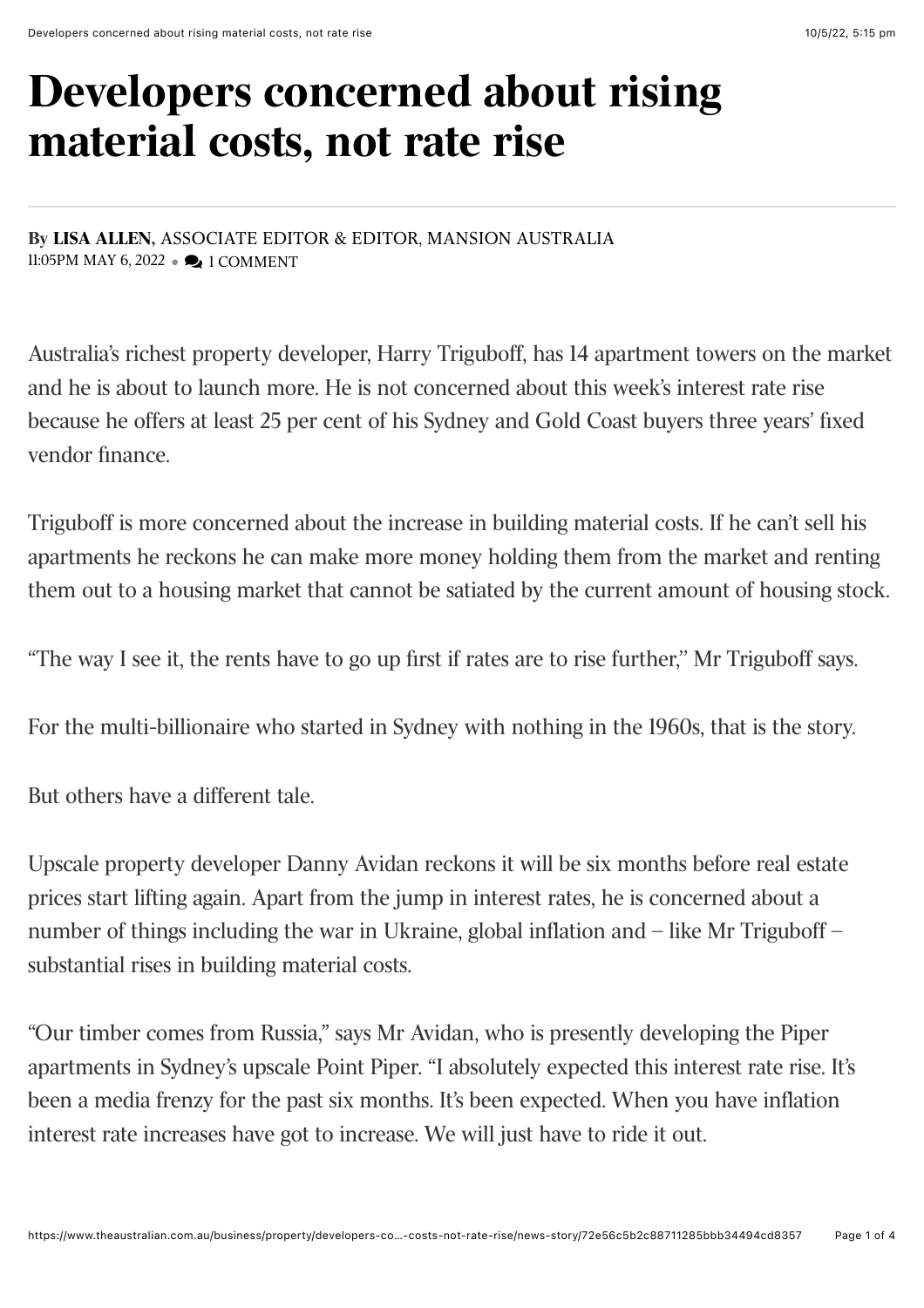"Once we get through the election and immigration opens up, we will ride it out," he says, adding that his Piper development with Fortis in Sydney's Eastern Suburbs is selling well.

"We have sold a handful of apartments … there's been a great reaction with apartments selling for an average of \$45,000 per square metre," he says.

Marketing agent CBRE's Ben Stewart adds that one apartment had just sold for \$12m and he was working on more big deals.

| <b>New &amp; improved business newsletter.</b> Get the edge with AM and PM | Sign up |
|----------------------------------------------------------------------------|---------|
| briefings, plus breaking news alerts in your inbox.                        |         |

In the regions, near Gulgong, in the NSW central west, Richard Royle of Cullen Royle is marketing a historic rural property with a price tag of \$15m on behalf of the vendor, the Cropper family. The 451ha Guntawang, on the banks of the pristine Cudgegong River, produces elite thoroughbreds and fine livestock, and dates back to the first land grant in 1821.

The Italianate-style homestead includes marble fireplaces, 15ft-high ceilings, wide verandas, and floor-to-ceiling sash windows. The in-ground pool was recently renovated and there is separate staff and guest accommodation.

There's also a vet service complex and machinery, a workshop, hay sheds and garaging – along with 3km of frontage to the Cudgegong River.

Mr Royle says this week's interest rate rise by the Reserve Bank will not affect buyers at the \$15m level.

"It's a distraction," he says.

"Properties likes this don't come on the market very often. The rate rise won't have an impact, not at the \$15m level. These buyers have a fair bit of cash reserve," he says, adding that it will affect first-home buyers the most.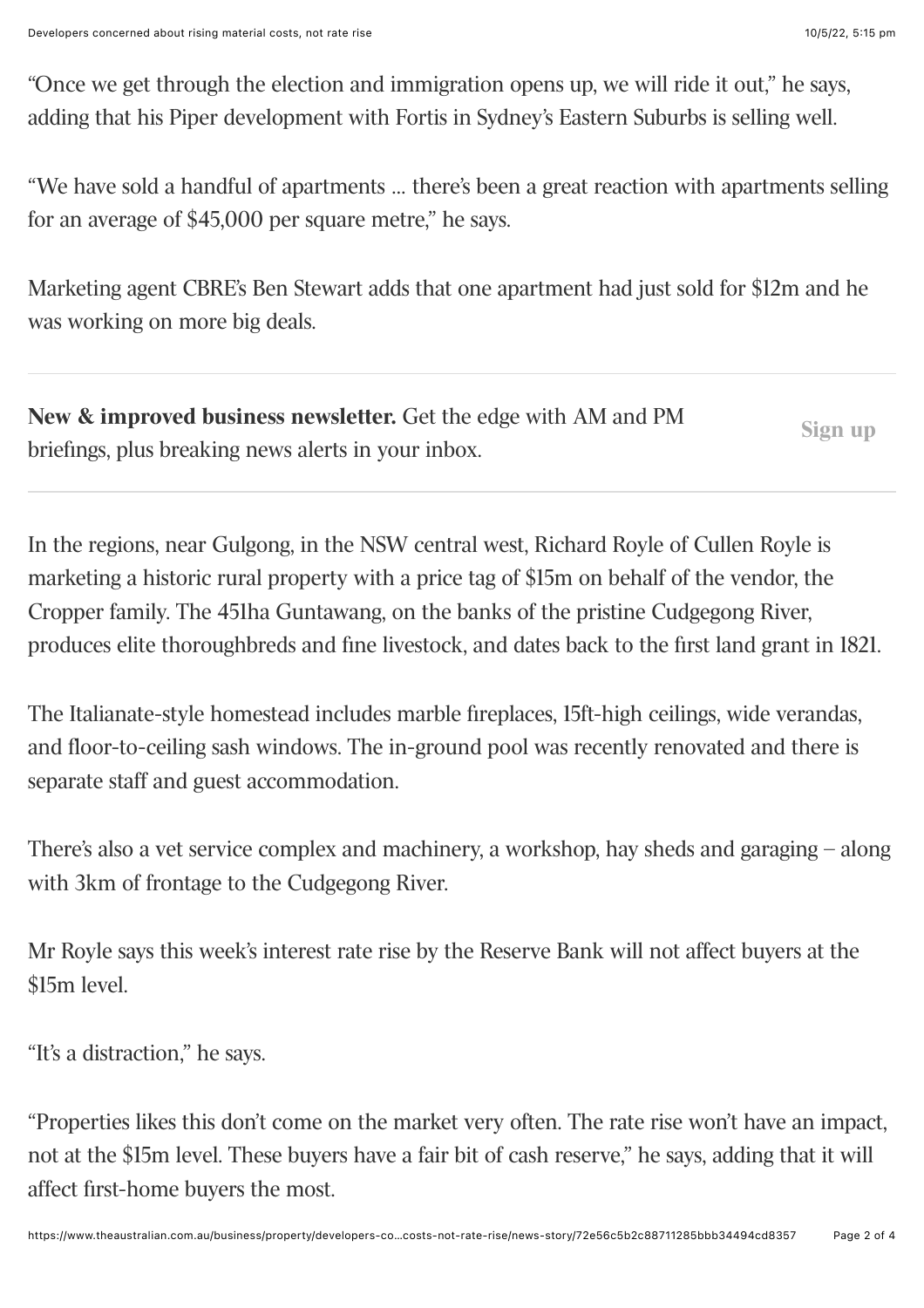"Buyers at this level are not impacted by interest rates. Rates are not high on their agenda and there's a lot more capital growth in these properties than there would be on their cash in the bank," he says.

In Brisbane, Don O'Rorke, who is building the Monarch apartments at Toowong on the Brisbane River, says the rate rise was not unexpected.

"Given where the economy is at, it is probably necessary," Mr O'Rorke says.

"Let us not forget that interest rate rises are designed to dampen very buoyant economies – so in some sense we are paying for our successes. We don't believe that this will have any material affect on either confidence or debt serviceability.

"Markets are driven by other factors such as population growth, employment and vacancy levels and in most markets these are all very much in the positive."

Mr O'Rorke says Brisbane is extremely affordable in comparison to Sydney and Melbourne.

"Added to that, there are low vacancies and the intangibility of it being an Olympic city," he says.

"Our Monarch project at Toowong also enjoys the fact that there are no other riverfront projects in the western suburbs of Brisbane, and we are full steam ahead preparing for a marketing launch as soon as the development approval issues – which we expect to be in the next three months.''

There will be 235 apartments in the two buildings together with the restoration of the heritage Middenbury House building which will contain a restaurant and day spa. Prices for the apartments are yet to be finalised.

Monarch is expected to be launched later this year and completed by Christmas 2024.

## **[LISA ALLEN,](https://www.theaustralian.com.au/author/Lisa+Allen)** ASSOCIATE EDITOR & EDITOR, MANSION AUSTRALIA